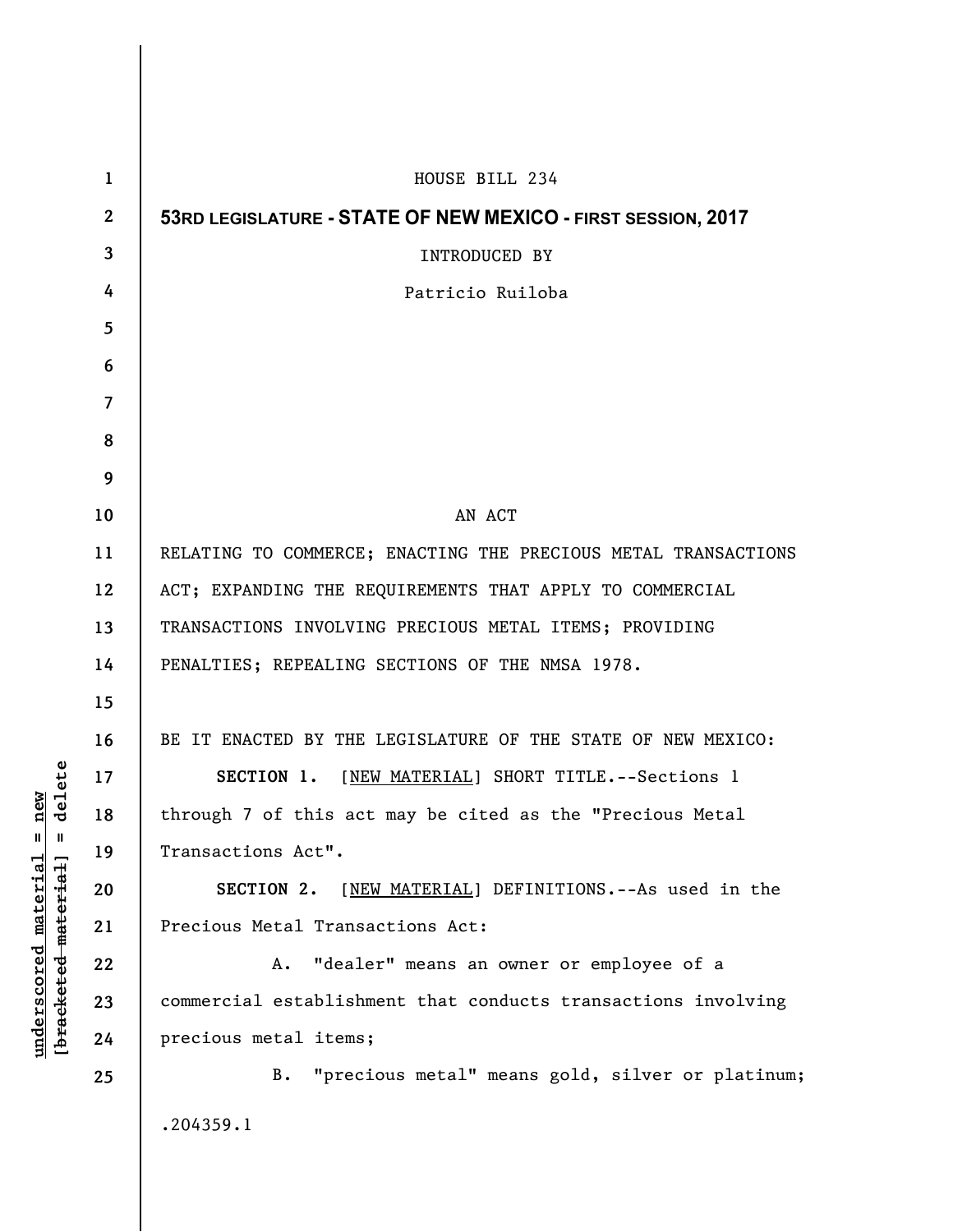**1** 

and

**2** 

**3** 

**4** 

**5** 

**6** 

**7** 

**8** 

**9** 

**12** 

**13** 

**14** 

**15** 

**16** 

**17** 

**18** 

**19** 

**20** 

**21** 

**22** 

**23** 

**24** 

**25** 

C. "transaction" means a purchase, sale, appraisal or loan.

**SECTION 3.** [NEW MATERIAL] WEIGHING PRECIOUS METAL.--In conducting a transaction involving a precious metal item, a dealer weighing the item shall use as a scale only one that a weights and measures officer of New Mexico, within twelve months before the date of the measurement, has inspected and approved for use.

**10 11 SECTION 4.** [NEW MATERIAL] PRECIOUS METAL TRANSACTION-- PATRON IDENTIFICATION--RECEIPT--RECEIPT RETENTION.--

A. For each purchase or appraisal of a precious metal item by a dealer, the dealer shall require the patron involved in the transaction to present a valid, governmentissued photo identification card.

B. For each purchase or appraisal of a precious metal item by a dealer, the dealer shall issue to the patron involved in the transaction a serialized receipt or statement of appraisal, as appropriate, that shows:

(1) the legal name and address of the commercial establishment;

(2) if the transaction is a purchase, the name and address of the seller;

(3) the date of the transaction;

(4) the net weight in terms of pounds troy or

.204359.1

 $\frac{1}{2}$  intereted material = delete **[bracketed material] = delete**  $underscored material = new$ **underscored material = new**

 $- 2 -$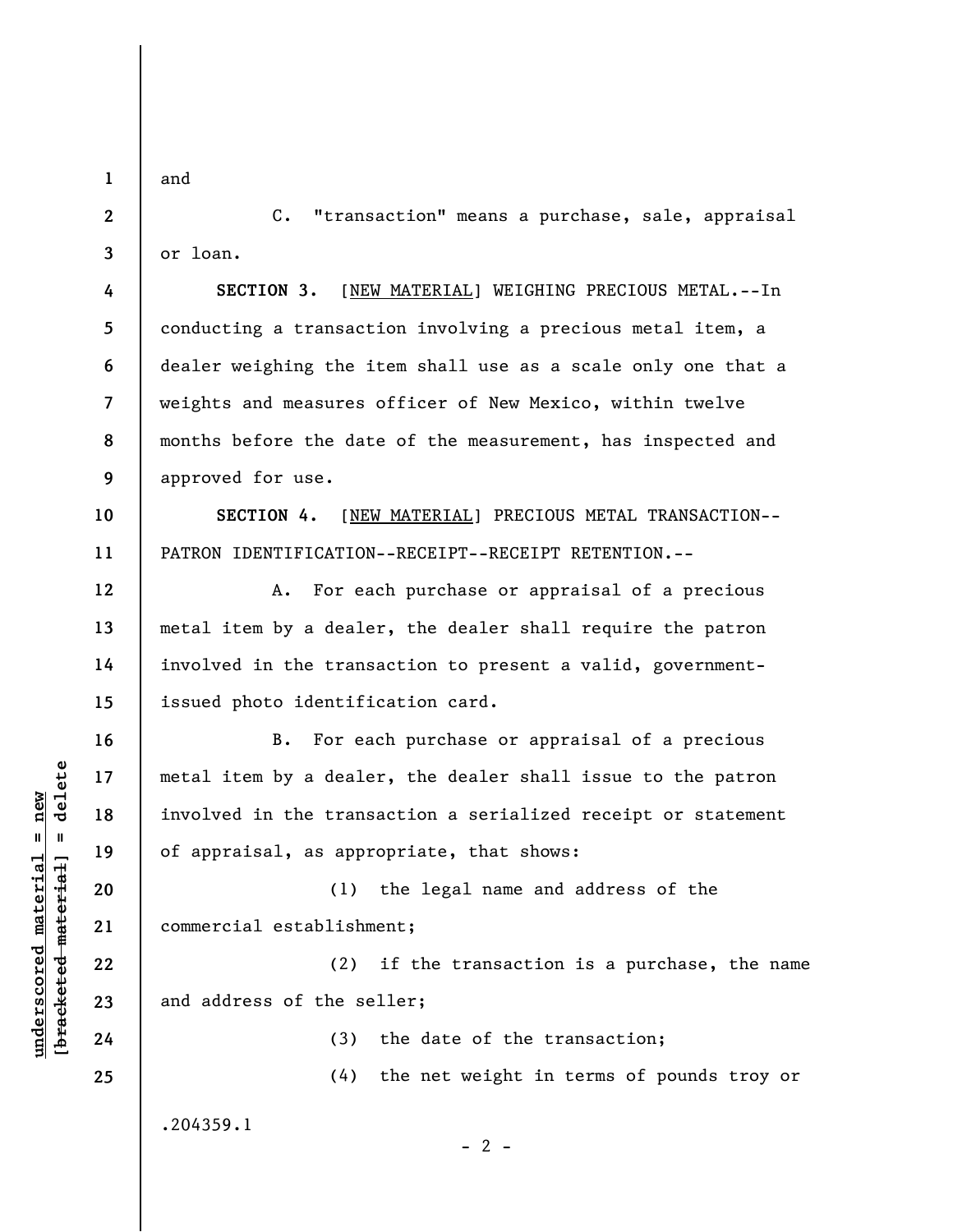**1 2 3 4 5 6 7 8 9 10 11 12 13 14 15 16 17 18 19 20 21 22 23 24 25**  avoirdupois, ounces troy or avoirdupois, pennyweight troy or avoirdupois or kilograms or grams; and (5) the fineness of the precious metal in terms of karat for gold and sterling or coin for silver. C. A dealer shall retain for at least one year a copy of every receipt and statement of appraisal that Subsection B of this section requires the dealer to issue. **SECTION 5.** [NEW MATERIAL] RECORD--REPORT.-- A. Except for a direct purchase from a permit holder regulated by the Pawnbrokers Act who has already reported the item in accordance with this section, a dealer shall accurately record each transaction involving a precious metal item that occurs at the dealer's commercial establishment: (1) on a form approved by a local law enforcement agency in the jurisdiction in which the transaction occurred; and (2) no later than noon on the day after the transaction. B. The dealer shall complete a form for each item transacted. The record shall include: (1) identification and a description of the item; (2) the serial number and identifying marks of the item, if any; .204359.1  $-3 -$ 

**underscored material = new [bracketed material] = delete**

 $\frac{1}{2}$  intereted material = delete  $underscored material = new$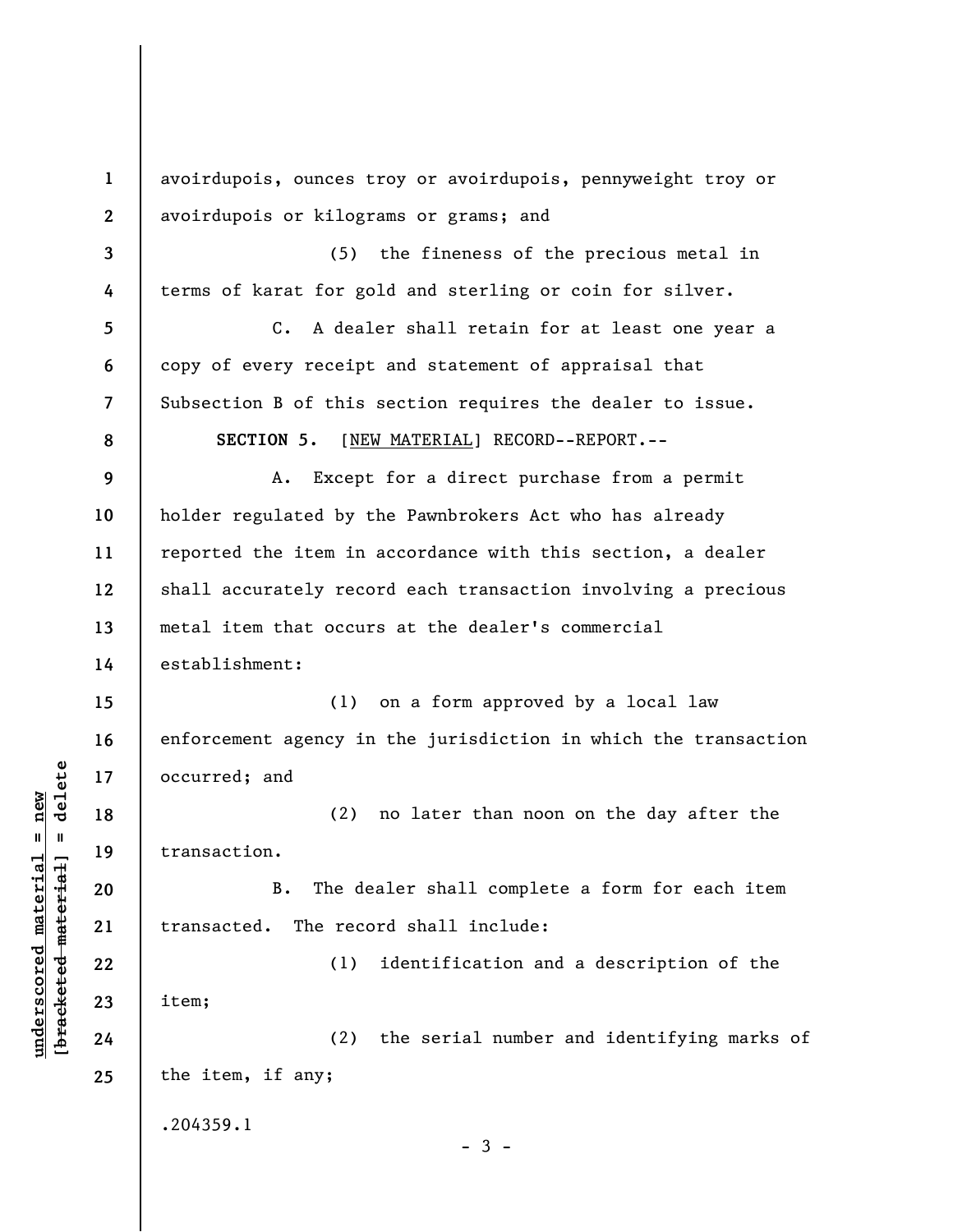| $\mathbf{1}$   | the time and date of the transaction;<br>(3)                    |
|----------------|-----------------------------------------------------------------|
| $\mathbf{2}$   | (4)<br>the name and address of the patron                       |
| 3              | involved in the transaction;                                    |
| 4              | (5)<br>a description, including the sex,                        |
| 5              | complexion, hair color, approximate height, approximate weight  |
| 6              | and date of birth, of the patron;                               |
| $\overline{7}$ | (6) the type of identification, as required by                  |
| 8              | Subsection A of Section 4 of the Precious Metal Transactions    |
| 9              | Act, that the patron presented; and                             |
| 10             | (7) the identifying number of that                              |
| 11             | identification and the state and date of issuance, if any.      |
| 12             | A dealer shall deliver or mail the record<br>$C_{\bullet}$      |
| 13             | required by this section to the local law enforcement agency    |
| 14             | within three days after the transaction.                        |
| 15             | SECTION 6.<br>[NEW MATERIAL] ITEM TAG--ITEM HOLD--RECORD AND    |
| 16             | ITEM INSPECTION.--                                              |
| 17             | A precious metal dealer shall attach a tag to<br>A.             |
| 18             | every item for which a record is required by Section 5 of the   |
| 19             | Precious Metal Transactions Act. The tag shall display          |
| 20             | alphabetic or numeric symbols that match the item to the record |
| 21             | to which it corresponds.                                        |
| 22             | A dealer who purchases a precious metal item<br>B.              |
| 23             | from a seller other than a licensed pawnbroker, a second-hand   |
| 24             | store or another dealer shall, for at least fifteen days,       |
| 25             | retain the precious metal in the form that the dealer purchased |
|                | .204359.1<br>- 4 -                                              |

 $[**bracket eted metert et**] = **del et e**$ **[bracketed material] = delete**  $underscored material = new$ **underscored material = new**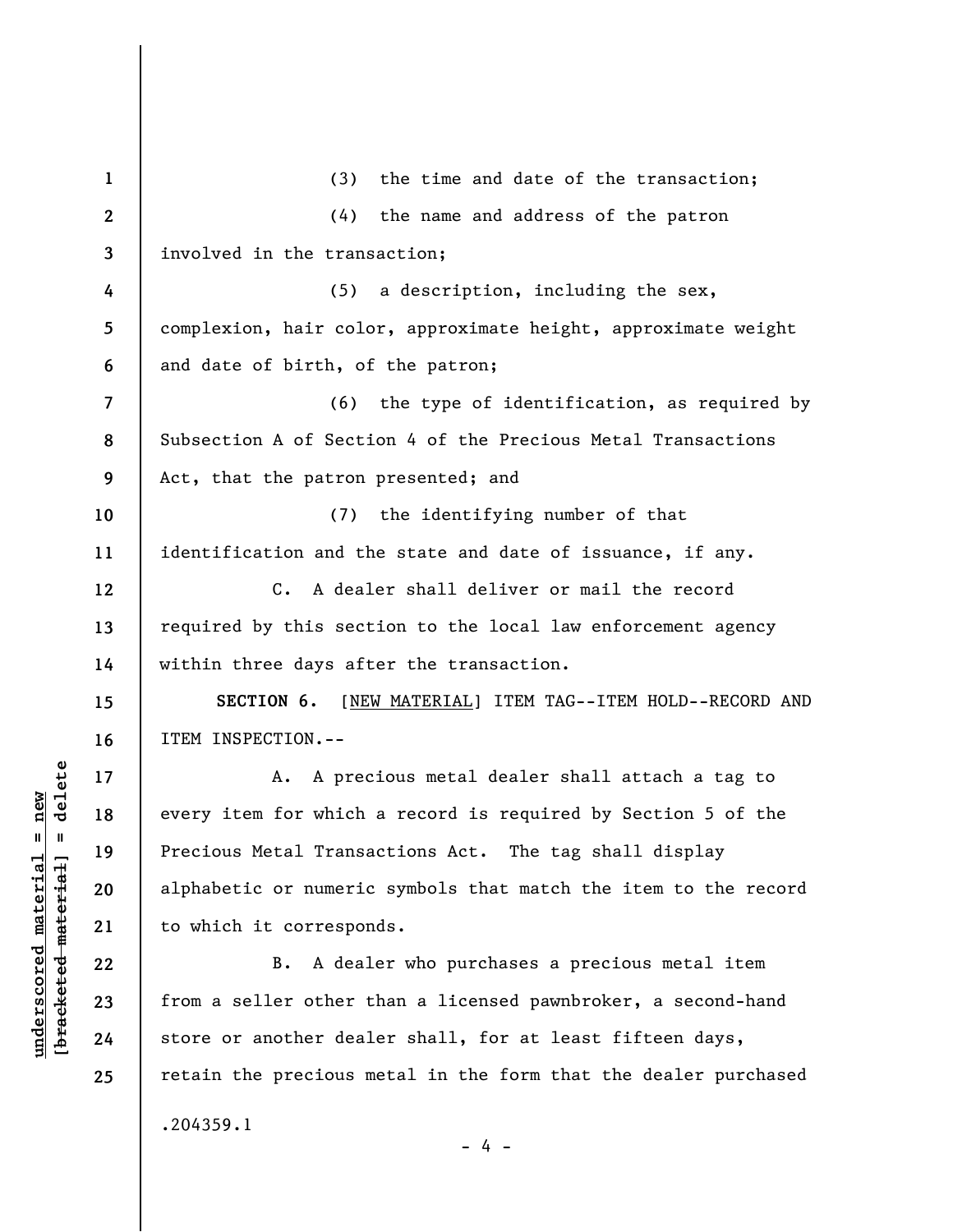**1** 

it.

**2 3 4 5 6 7 8 9 10 11 12 13 14 15 16 17 18 19 20 21 22 23 24 25**  C. A dealer shall make available for inspection by the local government authority, the attorney general, a local law enforcement agency in the jurisdiction in which the transaction occurred or a sworn member of the law enforcement agency: (1) the record required by Section 5 of the Precious Metal Transactions Act; and (2) the items required by this section to be held. **SECTION 7.** [NEW MATERIAL] PENALTY.-- A. A person who violates the Precious Metal Transactions Act is guilty of a misdemeanor and shall be sentenced in accordance with Section 31-19-1 NMSA 1978. B. Upon a person's second or subsequent conviction for a violation of the Precious Metal Transactions Act, the person is guilty of a fourth degree felony and shall be sentenced in accordance with Section 31-18-15 NMSA 1978. **SECTION 8.** Section 57-9-1 NMSA 1978 (being Laws 1967, Chapter 155, Section 1) is amended to read: "57-9-1. SHORT TITLE.--[This act] Chapter 57, Article 9 NMSA 1978 may be cited as the "Used Merchandise Act"." **SECTION 9.** Section 57-9-2 NMSA 1978 (being Laws 1967, Chapter 155, Section 2, as amended) is amended to read: "57-9-2. DEFINITIONS.--As used in the Used Merchandise .204359.1

 $\frac{1}{2}$  of  $\frac{1}{2}$  and  $\frac{1}{2}$  and  $\frac{1}{2}$  and  $\frac{1}{2}$  and  $\frac{1}{2}$  and  $\frac{1}{2}$  and  $\frac{1}{2}$  and  $\frac{1}{2}$  and  $\frac{1}{2}$  and  $\frac{1}{2}$  and  $\frac{1}{2}$  and  $\frac{1}{2}$  and  $\frac{1}{2}$  and  $\frac{1}{2}$  and  $\frac{1}{2}$  an **[bracketed material] = delete**  $underscored material = new$ **underscored material = new**

 $- 5 -$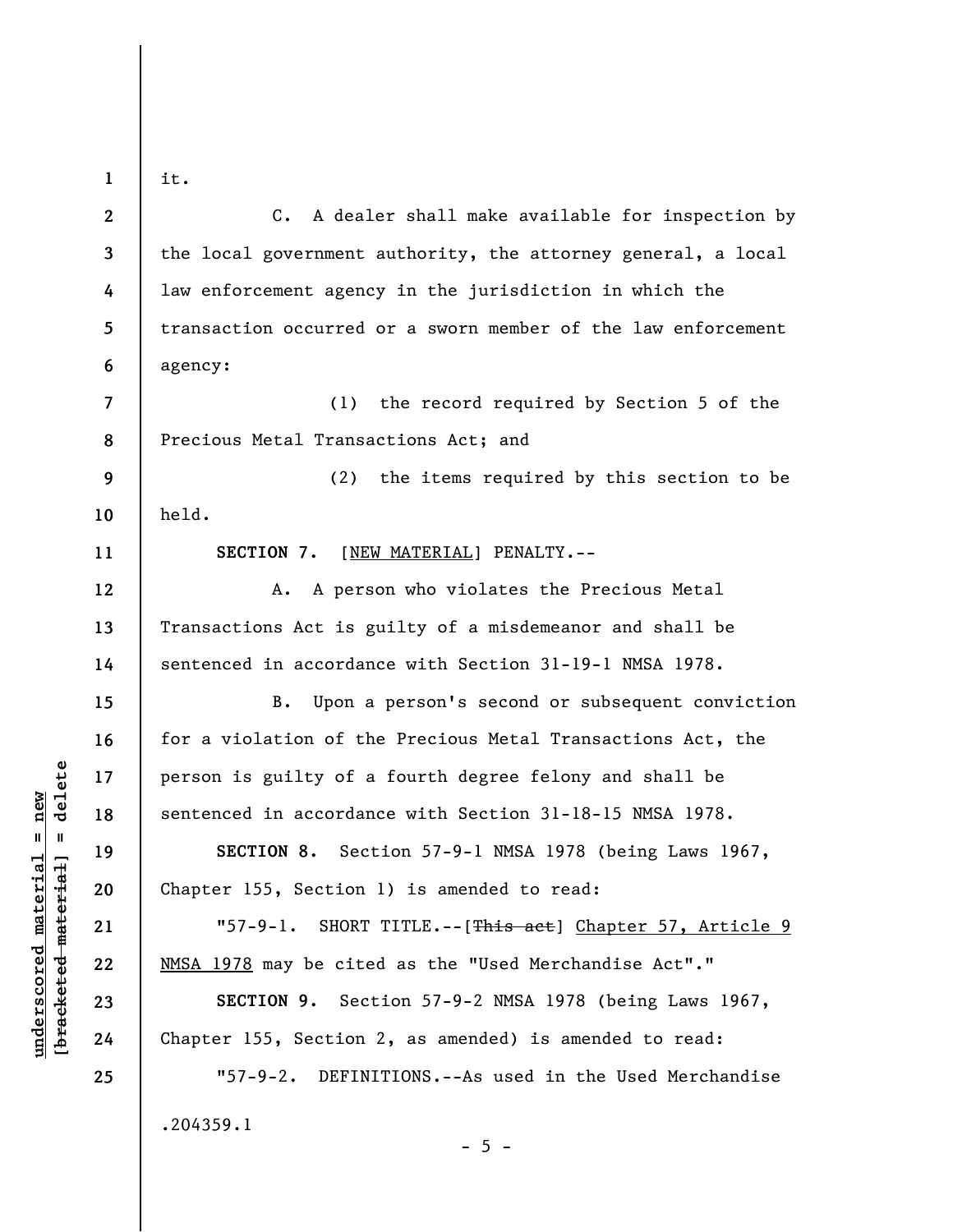Act:

**1** 

**2 3 4 5 6 7 8 9 10 11 12 13 14 15 16 17**  A. "store" means [any] a pawnshop, second-hand store, junkshop, automobile salvage establishment or automobile wreckage establishment [or any place of operation for dealing in or purchasing gold, silver or platinum, but]; "store" does not include [any] a shop or establishment insofar as it purchases or deals in paper products or used beverage containers [other than those made of gold, silver or platinum]; and B. "identification" means a valid New Mexico driver's license, a federal social security card, a valid armed forces identification card, a federal census number, a valid medicare identification card, a valid passport or any valid juvenile identification card issued by a municipality of this state." **SECTION 10.** Section 57-9-3.2 NMSA 1978 (being Laws 1981, Chapter 323, Section 4) is amended to read:

"57-9-3.2. RECORDS.--An owner of a store shall  $[A,-]$  keep a record [in which he shall note] noting, for each of the store's transactions, the date and time of [each] the transaction, a description of the goods purchased and the name and address of the person selling the goods [and the date and hour the goods were received; and

B. retain all gold, silver and platinum in the form in which purchased in his possession for a period of not less .204359.1  $- 6 -$ 

delete **[bracketed material] = delete**  $underscored material = new$ **underscored material = new**  $\mathbf{I}$ bracketed material

**18** 

**19** 

**20** 

**21** 

**22** 

**23** 

**24** 

**25**